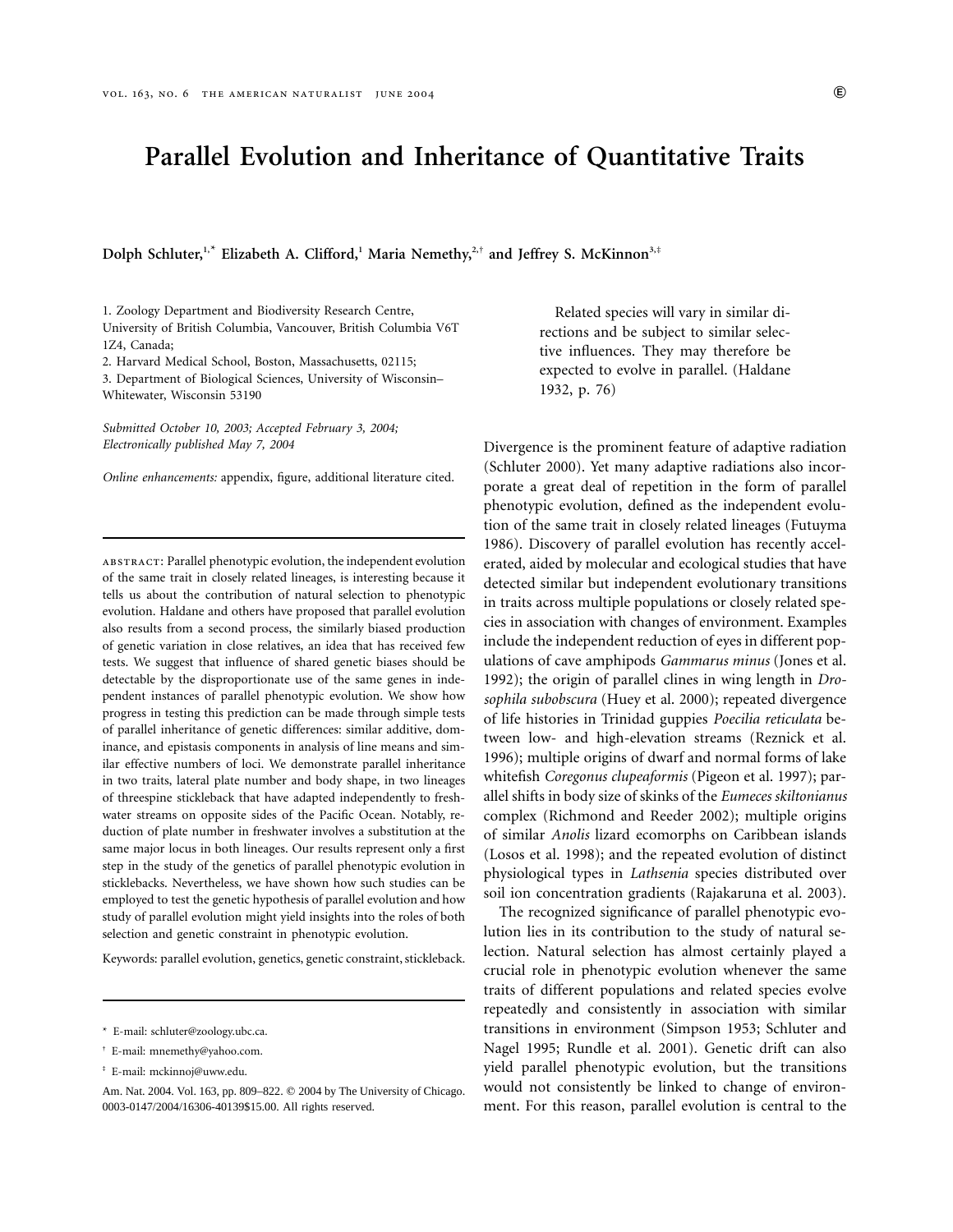comparative investigation of ecological adaptation (Harvey and Pagel 1991; Schluter 2000).

Less well understood are the genetic implications of parallel phenotypic evolution. Haldane (1932) attributed parallel evolution not only to similar selection pressures but also to the production of heritable variation in similar directions in closely related species. This genetic component of his hypothesis incorporated two important ideas: that new genetic variation underlying phenotypic traits is biased in some directions, leading to a bias in the direction of evolution, and that these genetic biases are shared between related species, contributing to parallel evolution. Haldane made these points succinctly in a genetic context, but others have espoused related ideas. Vavilov (1922) realized that closely related species tend to vary in the same way phenotypically and that the direction of these common intraspecific variations mirror recurrent differences between species. Wake (1991), Shubin et al. (1995), and West Eberhard (2003) suggested that parallel evolution might be a reflection of developmental constraints shared between closely related species. The developmental hypothesis is linked to Haldane's genetic hypothesis if developmental mechanisms underlie biases in the production of genetic variation available to selection (cf. Maynard Smith et al. 1985; Raff 1996).

The role of genetic bias on evolution by natural selection has become widely appreciated (Futuyma et al. 1995; Schluter 1996; see review in Schluter 2000), but there have been few tests of the role of genetic constraints specifically in parallel evolution. The most common approach has been to compare developmental variations appearing within species with repetitive differences found between species (Alberch 1983; Wake 1991). Here we suggest another test of the genetic hypothesis on the basis of its straightforward consequence that separate instances of parallel phenotypic evolution should reflect the same biases in variation at underlying loci. We consider one prediction following from this consideration, that parallel trait evolution should involve independent substitutions at the same underlying loci more often than would be expected from the total number of genes influencing the trait. This expectation follows from models of gene interaction in which some genes more than others encounter obstacles to change. For example, metabolic pathway models (Rausher et al. 1999) and models of gene regulatory networks (Stern 2000) incorporate the idea that mutations in some genes have more widespread, negative pleiotropic effects on the phenotype than other genes and are therefore more likely to be conserved. If these effects are strong, transitions that do occur should be concentrated on the relatively small number of loci under fewest pleiotropic constraints. It follows that similar selection pressures on closely related lineages should lead disproportionately often to transitions at the same underlying loci if biases are shared. Indeed, any process that inhibits change in some genes more than others leads to a similar expectation if closely related species share these mechanisms. An alternative hypothesis is that no substantial genetic biases are present, in which case independent instances of parallel phenotypic evolution should rarely involve the same genes (assuming that a large number of genes participate in the development of the trait). While few would take the extreme position that genetic constraints are absent, distinguishing alternative expectations might yield fuller understanding of the processes underlying parallel phenotypic evolution.

The most direct way to detect repeated changes in the genes underlying independent phenotypic transitions is to hunt down and sequence the genes in each instance (e.g., Cooper et al. 2001). However, a simple and useful interim step is to examine whether parallel changes in the same traits in independent lineages exhibit parallel inheritance. By parallel inheritance we mean that independent lineages display similar patterns of inheritance when divergent populations are crossed, that is, similar additive, dominance, and epistasis components in analysis of line means (Lynch and Walsh 1997) and similar effective number of loci (Lande 1981; Lynch and Walsh 1997). In its strong version, parallel inheritance of population differences in closely related lineages reflects allele substitutions at the same loci. In its weak form, parallel inheritance results from allele substitutions that behave similarly in crosses whether at the same or different loci. Although the weak version of parallel inheritance will often be the best that can be established at this preliminary stage of study, analysis of crosses between independently derived phenotypes such as the complementation test can be used to gain evidence for the strong form of parallel inheritance (e.g., Wilkens 1971; Sucena et al. 2003).

We demonstrate this approach with a study of parallel evolution and inheritance of quantitative traits in the threespine stickleback (*Gasterosteus aculeatus* complex). The threespine stickleback species complex is phenotypically and ecologically diverse across its holarctic range and has representatives in a wide diversity of aquatic environments (Bell and Foster 1994). Parallel evolution in the group is extremely common, especially following the repeated colonization of freshwater by the marine ancestral phenotype (McPhail and Lindsey 1970; Bell 1974, 1976; Bell and Foster 1994; Walker and Bell 2000). In both Atlantic and Pacific oceans, marine threespine sticklebacks have well-developed pelvic girdles, long pelvic spines, and a full series of lateral bony plates extending from the pectoral girdle to the tail. In contrast, derived freshwater populations show an overwhelming tendency toward reduction of all elements of body armor (Bell and Foster 1994).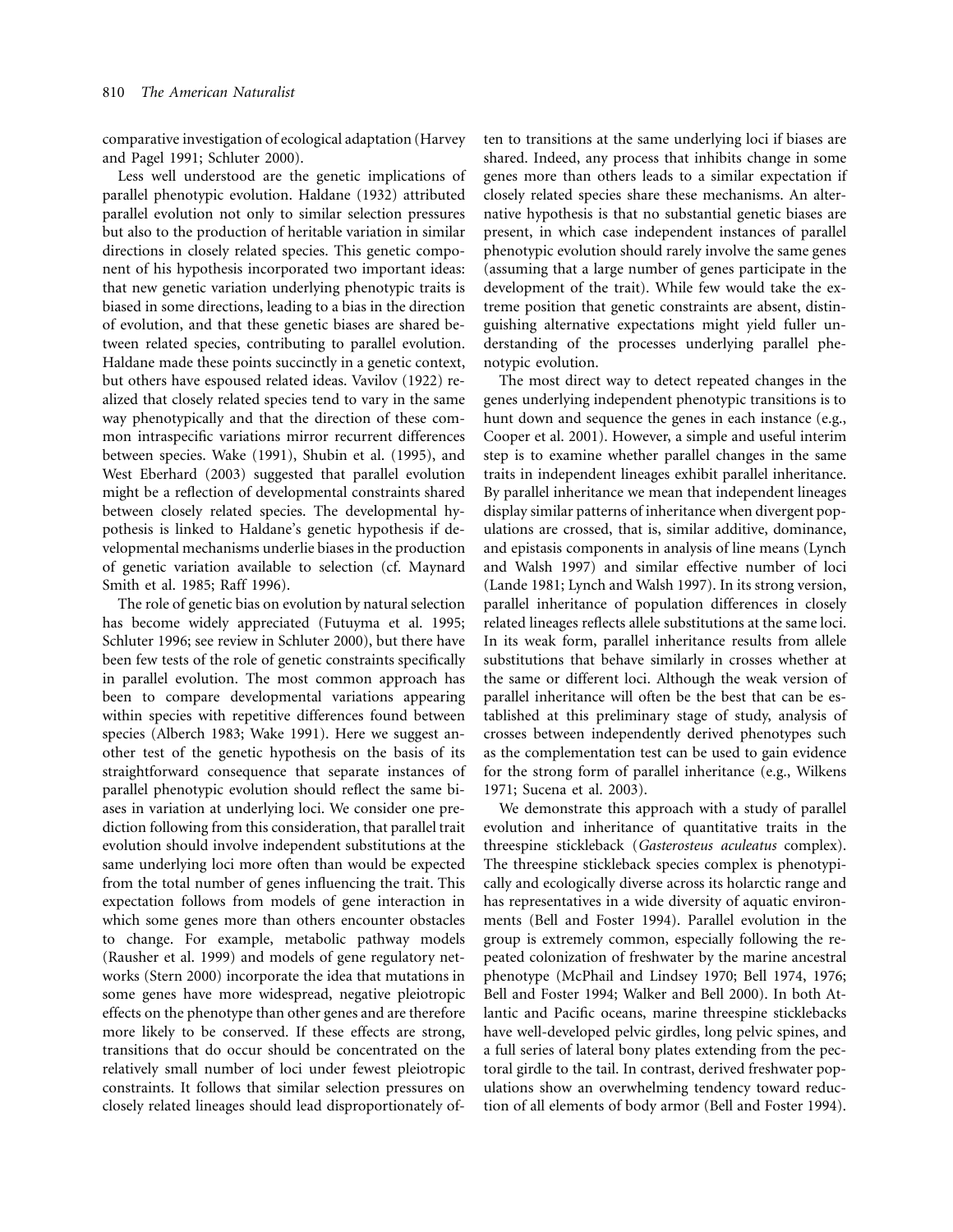Dorsal and pelvic spines in freshwater populations are usually shorter than those of marine fish and in some cases are absent. Most freshwater populations also have few lateral plates. Finally, marine sticklebacks are more slender and fusiform than their freshwater counterparts (Walker and Bell 2000). The consistency of phenotypic changes following colonization of freshwater (i.e., parallel evolution) implies that selection is responsible for these changes (Bell and Foster 1994).

We analyze parallel reduction of armor plate number and parallel shape change in two pairs of Pacific marine and stream-resident populations widely separated in space: one in Japan and the other in British Columbia. Each stream population is independently derived from adjacent marine sticklebacks. First, we quantify parallel evolution between the two marine and stream-resident pairs in two aspects of phenotype: lateral plate number and body shape. Second, we conduct tests for parallel inheritance of differences in armor plate number and body shape using crosses between populations within and between the two geographic regions. These two traits were chosen because they are ecologically significant and differ considerably between marine and stream populations. They also probably represent the extremes of complexity of underlying genetic variation. Few genes are likely to account for transitions in plate number (Hagen and Gilbertson 1973; Avise 1976; Hatfield 1997; Peichel et al. 2001; Colosimo et al. 2004; Cresko et al. 2004). Transitions in body shape, a multidimensional trait, may involve many loci. However, suites of shape traits consistently evolve together across environmental gradients (e.g., Walker and Bell 2000), and an influence of major genes on the whole suite remains a plausible explanation for this pattern. We demonstrate parallel inheritance in both traits and implicate transitions at the same loci, the strong form of parallel inheritance, in one of the traits.

#### **Material and Methods**

## *Fish Populations*

We examined plate number and body shape differences among four threespine stickleback populations: a stream and adjacent marine population in Canada, and a similar pair of Japanese populations. The stream populations remain in the streams year-round whereas the marine populations are anadromous, living in the sea but returning to freshwater streams to breed. Canadian stream and marine sticklebacks were collected using minnow traps from the Salmon River near its junction with the Fraser River in British Columbia. The Japanese stream sticklebacks were collected from the headwaters of Nakagawa Creek, a tributary of the Ibi River system, Honshu Island. The Jap-

anese marine sticklebacks were from the Kushiro River, Hokkaido Island. Fish from the wild were collected at the onset of each population's breeding season in 1996. All fish used in our analyses were lab-reared first and secondgeneration progeny of these wild-caught threespine sticklebacks.

Molecular phylogenies of sticklebacks suggest that stream populations in different parts of the world are independently derived from marine ancestors (O'Reilly et al. 1993; Ortí et al. 1994; Thompson et al. 1997), implying that armor reduction and parallel transitions in body shape have evolved repeatedly in many different isolated populations. Both our Japanese populations are from the western Pacific Ocean mitochondrial DNA (mtDNA) lineage of threespine stickleback, whereas our Canadian populations are from the eastern Pacific Ocean/Atlantic mtDNA lineage (cf. Ortí et al. 1994).

Three  $F_1$  hybrid crosses were created from these original samples: Canadian stream  $\times$  Canadian marine (CSCM<sub>1</sub>), Japanese stream  $\times$  Japanese marine (JSJM<sub>1</sub>), and Canadian stream  $\times$  Japanese stream (CSJS<sub>1</sub>). Crosses within each population were made at the same time  $(CS<sub>1</sub>, CM<sub>1</sub>,$ JS<sub>1</sub>, and JM<sub>1</sub>). These represented the first generation of laboratory crosses. In the following year we crossed fish from the first generation of laboratory crosses to create  $F_2$ hybrids (CSCM<sub>2</sub>, JSJM<sub>2</sub>, and CSJS<sub>2</sub>) and a second generation of pure crosses  $(CS_2, CM_2, JS_2, and JS_2)$ . The numbers of replicate families made in the first generation for each cross were  $CS_1 = 7$ ,  $CM_1 = 10$ ,  $JS_1 = 10$ ,  $JM_1 = 10$ ,  $CSJS_1 = 18$ ,  $CSCM_1 = 19$ , and  $JSJM_1 = 20$ . Numbers of families in the second generation were  $CS_2 = 7$ ,  $CM_2 = 13$ ,  $JS_2 = 7$ ,  $JM_2 = 6$ ,  $CSJS_2 = 20$ ,  $CSCM_2 =$ 23, and JSJM  $_2$  = 15. Adults were crossed as they reached optimal breeding condition as indicated by vivid nuptial coloration in males and greatly swollen abdomens in females. Each adult was used only once, and only one male was used per clutch of eggs.

Ten individuals from each laboratory generation and cross type were chosen for morphometric analyses (140 fish total). To preserve statistical independence, an attempt was made to sample randomly only one individual from each family. In a few cases, more than one fish was taken per family to maintain sample size; in this event, the additional fish was taken at random from a family already represented in the sample. Crosses that had more than one representative per family are  $CS<sub>1</sub>$  (three families),  $CS<sub>2</sub>$ (three families), JS<sub>2</sub> (three families), JM<sub>2</sub> (four families). In no case were more than two fish sampled from each family.

First- and second-generation fish were raised according to the procedure in Kassen et al. (1995). Using gentle abdominal pressure, eggs were removed from females and then placed in a petri dish with just enough distilled water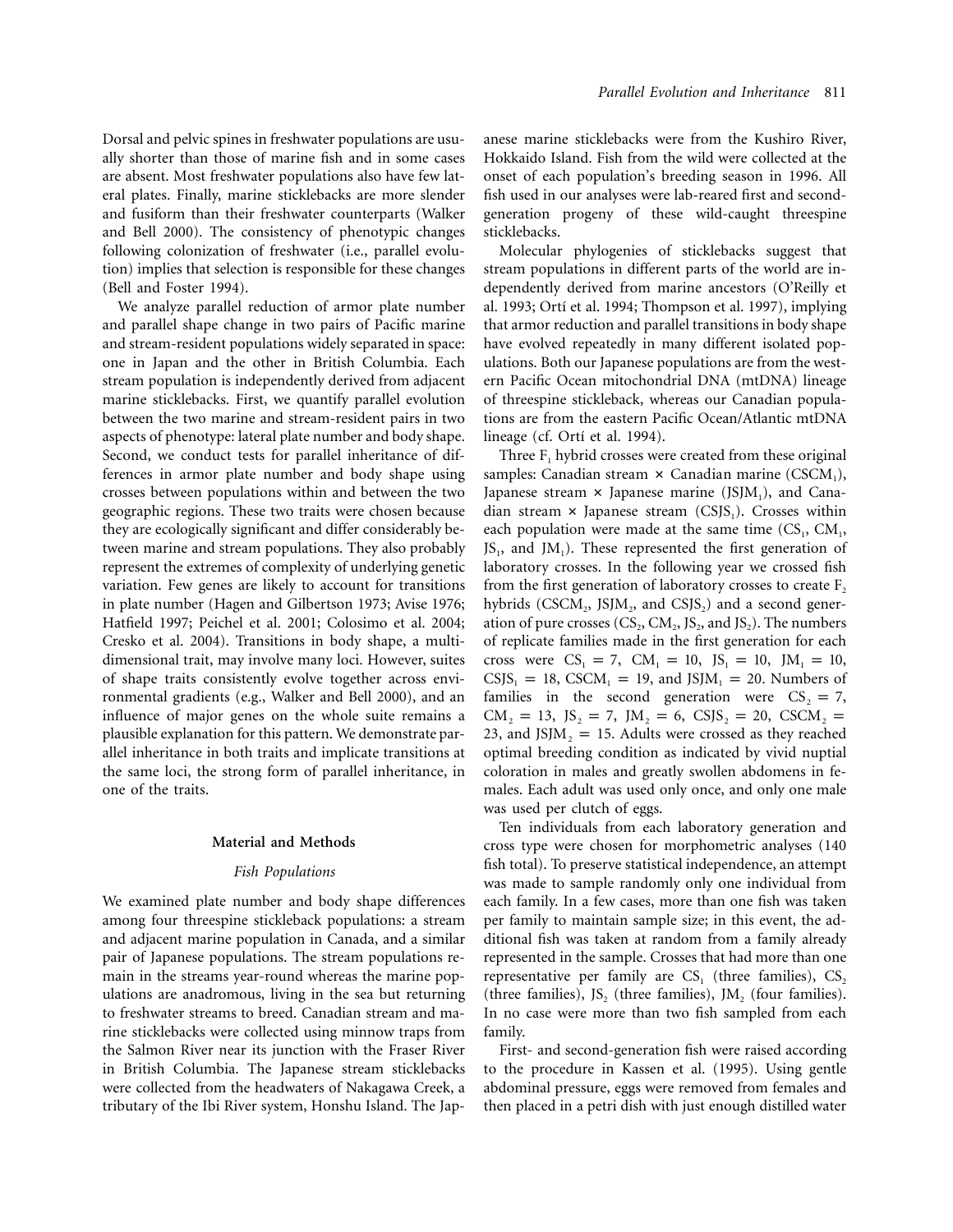to cover them. Male fish were killed using carbon dioxide or MS222, and their testes were removed and macerated in the same petri dish. After a 15-min fertilization period, the eggs were placed in a separate 250-mL holding cup with a fine-mesh screen bottom and suspended over an airstone in a 10-L aquarium. Each aquarium was lined with washed blasting sand and coarse limestone gravel over an under-gravel filter. All tanks were maintained at 15° C and a 16 : 8 LD daily regime.

Following hatching, families of fish were raised separately in 10-L laboratory aquaria at approximately equal densities. At 6 mo, the  $F_1$  fish were transferred to 50-L aquaria and kept over winter at 10° C and a 10 : 14 LD light regime. At age 1 yr they were brought into reproductive condition by increasing temperature to 15° C and light to 16 : 8 LD over 4 wk in order to create a second generation of hybrids. The fish were killed with a lethal dose of MS222 after ∼18 mo for first-generation fish and ∼6 mo for second-generation fish. All fish were preserved in 95% ethanol. Specimens used for morphometric analysis were then stained in a solution of 2% potassium hydroxide and alizarin red and returned to 95% ethanol.

#### *Measuring Phenotypes*

The number of lateral armor plates was measured on the left side of each fish. Counts included all staining plates from the pectoral girdle to the end of the tail regardless of plate size. Our analyses used the ln-transformation of the number of plates because this rendered the variances within parental populations homogeneous.

We took a digital photograph of each fish lying on its left side on a paraffin wax mount with a ruler placed along one edge as a reference for size. Focus, contrast, and brightness were adjusted by eye. We imported images to the Scion Image program (Scion 1998) and then digitized *x* and *y* coordinates of 12 landmarks to measure the shape of each fish. Landmarks used were a subset of those by Walker (1997) and included anterior tip of lower lip, anterior junction of the first dorsal spine with the dorsal midline (DML), anterior junction of second dorsal spine with DML, base of the first dorsal fin ray at the DML, insertion of the dorsal fin membrane on the DML, origin of caudal fin membrane on the DML, caudal border of hypural plate at lateral midline, origin of caudal fin membrane on the ventral midline (VML), insertion of anal fin membrane on VML, base of first anal fin ray on VML, anterior border of ectocoracoid on VML, and posterior edge of angular bone. Each landmark represented the convergence of two or more tissues and is the most informative type of landmark (Bookstein 1990).

We used partial warps analysis (tpsRelw version 1.31; Rohlf 2003) to analyze each specimen for body shape differences while controlling for geometric body size. The analysis first scales landmarks of every fish to a common centroid size and rotation and then computes an average shape of all the samples, called the consensus figure. The partial warps describe the amount of stretching, compressing, or bending of the plane of scaled coordinates that is needed to superimpose coordinates of all fish onto the consensus figure. The first two partial warps are in uniform directions (stretching, compressing, or shear, a displacement in a diagonal direction), and the remaining components describe nonlinear changes (bending or twisting). The full set of partial warps were saved and then used in a subsequent discriminant analysis.

Measurements of first- and second-generation fish belonging to the same parental (CS, CM, JS, and JM) were combined in every subsequent analysis. Correcting for generation did not alter the results, and we present only uncorrected analyses. We then carried out a linear discriminant function analysis on the partial warps to identify shape differences among the four parental populations. Finally, the resulting discriminant function scores were calculated for all hybrids as well. Hereafter, "body shape" refers to the first discriminant function.

Shape transitions along the first and second discriminant function were visualized using regression. We carried out univariate regressions of the *x* and *y* coordinates of every landmark onto a given discriminant function. Slopes of each pair of regressions were then plotted as vectors on the corresponding landmarks of the average fish shape to indicate direction and magnitude of landmark position change per unit of the discriminant function.

#### *Testing Parallel Evolution*

We define and test parallel evolution across similar environments using variance components of a linear model. We fitted a two-factor, fixed-effects ANOVA to armor plates and body shapes from the two stickleback lineages (Japan and Canada):

$$
Y_{ijk} = \mu + \alpha_i + \beta_j + (\alpha \beta)_{ij} + \varepsilon_{ijk}.
$$
 (1)

The trait value of individual *k* is  $Y_{ijk}$ , modeled as the sum of a constant  $\mu$ , the main effects of habitat  $i$ , and lineage *j* ( $\alpha_i$  and  $\beta_j$ , respectively), the deviation ( $\alpha\beta$ )<sub>*ij*</sub> resulting from an interaction between habitat and lineage, and a random error term. Parallel evolution across similar environments occurs when a significant main effect of habitat is present and when the interaction between habitat and lineage is relatively small. We therefore tested parallel evolution with an *F*-test on the ratio of the mean square for habitat and the mean square for the interaction. The outcome of this test depends on the relative magnitudes of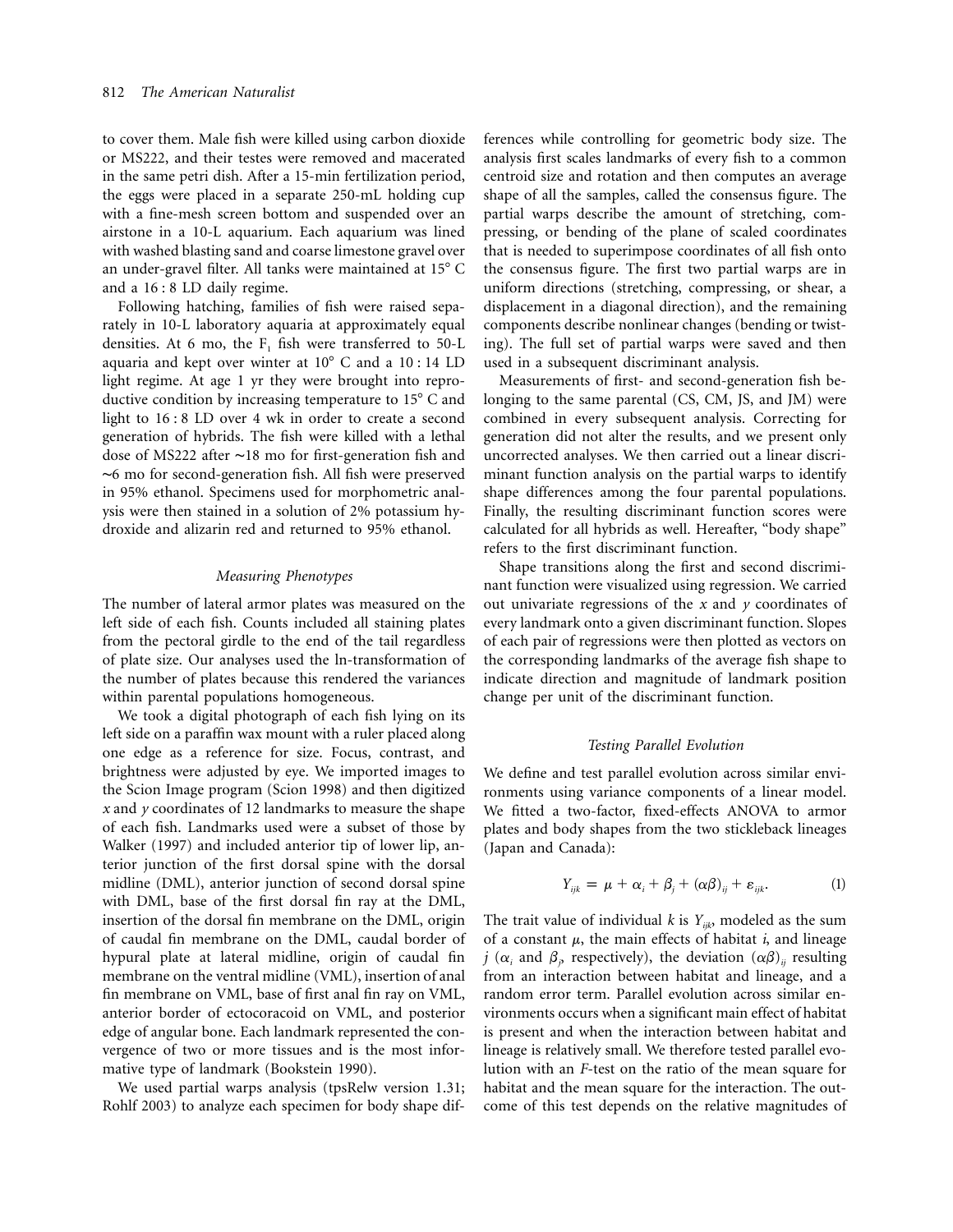the variance components for habitat (hereafter, *A*) and the interaction of habitat and lineage (hereafter, *AB*). In the extreme case where no interaction is present  $(AB = 0,$  $A > 0$ ), all lineages respond identically to environmental transitions. In less extreme cases  $(AB > 0, A > AB)$ , lineages tend to shift in the same direction across environmental transitions but not by the same amount. These cases can be quantified by the difference between the two variance components expressed as a proportion of their total:

$$
\gamma = \frac{A - AB}{A + AB}.\tag{2}
$$

When  $\gamma > 0$ , lineages tend to respond similarly to the environmental transition, with  $\gamma = 1$  indicating identical responses (see fig. A1 in the online edition of the *American Naturalist*). Parallel evolution is absent when  $\gamma \leq 0$ , with  $\gamma = -1$  indicating opposite responses to environmental transitions by different lineages. We provided estimates of  $\gamma$  to indicate relative magnitude of the variance components in our tests. Methods to calculate the variance components and estimate  $\gamma$  are given in the appendix in the online edition of the *American Naturalist*.

#### *Testing Parallel Inheritance*

*Analysis of Line Means.* We tested inheritance patterns of mean differences between stream and marine populations in both armor plate number and body shape (represented by the first discriminant function). We estimated the net contributions of additive, dominance, and epistatic genetic effects on inheritance of means using joint scaling (Lynch and Walsh 1997). With additive effects alone, the mean phenotypes of the  $F_1$  and  $F_2$  generations are expected to be the average of the means of the two parental phenotypes. Dominance effects cause both generations of hybrids to resemble one parental phenotype more than the other. When additional epistatic effects are present, hybrid phenotypes differ unpredictably from the parental phenotypes, deviating from the additive plus dominance expectation.

The basic technique fits a multiple regression model to the sample means of two parental populations and their hybrids ("lines"):

$$
\bar{z}_i = M_{i1}\mu + M_{i2}\alpha + M_{i3}\delta + e_i. \tag{3}
$$

Here,  $\bar{z}$  *i*s the trait mean in the *i*th line, and the indicators  $M_{ii}$  represent the contributions of the constant ( $\mu$ ), additive  $(\alpha)$ , and dominance  $(\delta)$  components of variation among line means. The *ei* are random errors. Epistasis terms are incorporated into the error terms *ei* .

For example, when analyzing line means of a

stream  $\times$  marine cross within one region (e.g., between the two Canadian populations), all  $M<sub>ii</sub> = 1$ , indicating the constant expectation. The  $M_{12}$  are indicators of the additive effects, being  $-1$  and 1 for the two parental lines and 0 and 0 for hybrid lines (CS, CM, CSCM<sub>1</sub>, and CSCM<sub>2</sub>, respectively). These indicators represent the expectation under additivity that the means of  $F_1$  and  $F_2$  hybrids should equal the average of the parental means. The  $M_{\rm a}$  are the indicators of dominance effects. Here, the dominance indicators are  $-1$ ,  $-1$ , 1, and 0 for CS, CM, CSCM<sub>1</sub>, and CSCM<sub>2</sub> lines, respectively. Under dominance, the  $F_1$ 's are expected to shift two units from the additive expectation and the  $F_2$ 's by half as much.

To test parallel inheritance we modified the above model to incorporate two pairs of parental lines, one marinestream pair from Canada and the second marine-stream pair from Japan. This involved adding a new term to the regression model to represent a possible difference between regions in the trait means. In this case we had eight means corresponding to the four parental lines: two  $F_1$  lines (one from each region) and two  $F_2$  lines. The indices for the constant, additive, and dominance components for JS, JM, JSJM<sub>1</sub>, and JSJM<sub>2</sub> are identical to those described for the Canadian crosses in the above example. A new index was added to represent a constant difference of means between regions over all lines. Indices were 1 for the four Canadian lines and -1 for the four Japanese lines. Applying the modified model thus involved fitting the same additive and dominance coefficients to marine  $\times$  stream crosses from both regions, which is the model of parallel inheritance. The modified error terms now included not only epistasis but also any differences between regions in the additive, dominance, or epistatic components of trait inheritance.

Beginning with the simplest regression model incorporating only the constant and the constant difference between regions terms, additive and then dominance coefficients were added sequentially until a good fit was obtained. Once a good fit was obtained, no further terms were added to the regression model. Failure to achieve a good fit even after additive and dominance components were included implies that epistasis is present or that regions differ in the additive, dominance, and/or epistatic components of trait inheritance. We did not further elaborate the model to separate these alternatives because we always achieved a good fit before this stage. Goodness of fit was evaluated using a  $\chi^2$  test, as detailed in the appendix.

An apparently good fit to an inadequate model might result if statistical power is low. As a precaution we repeated the analyses using a more relaxed significance level of 0.10 rather than the usual 0.05 to judge goodness of fit, but except where noted this made little difference to the results. Using plots of fitted effects and estimated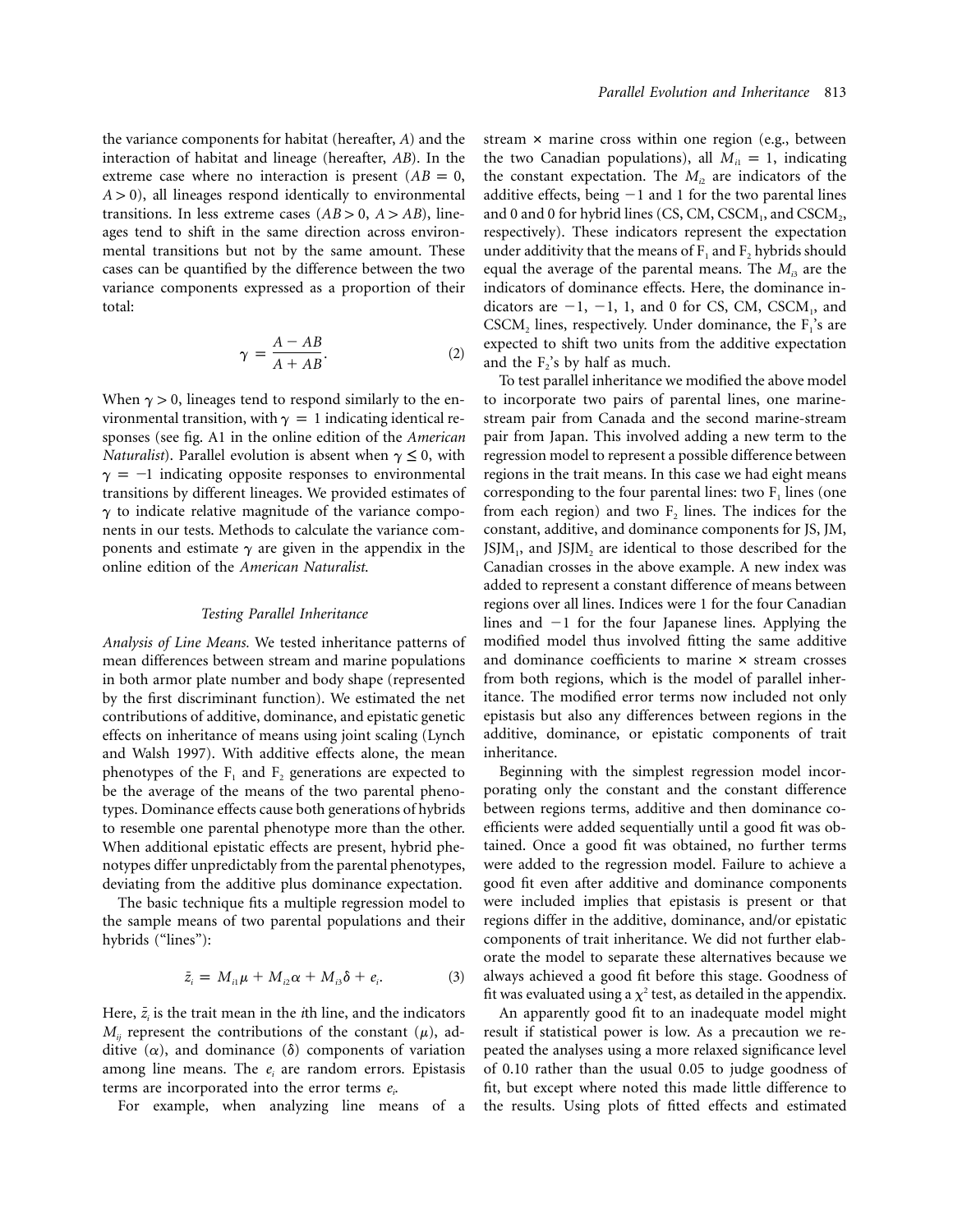model coefficients, we also confirmed that excellent fits to data were achieved and that additional effects not included in the best-fit model must be small.

*Analysis of Line Variances.* We further tested parallel inheritance in marine  $\times$  stream crosses by comparing line variances in a procedure analogous to the analysis of line means. We compared a constant-variance model with two other models. The first investigated the effects of hybridization per se on trait variance by allowing the  $F_1$  and  $F_2$ hybrids to have higher variance than the parental lines. If this model fit the data poorly, then we fitted an additional model in which the variance of  $F<sub>2</sub>$  hybrids was permitted to exceed that of the  $F_1$  hybrids (and parental crosses), indicative of segregation variance in the  $F<sub>2</sub>$  generation. High segregation variance in the  $F_2$ 's implies that trait differentiation between the marine and stream parents involves relatively few genes (Lande 1981).

The procedure for line variances fits a multiple regression model to the sample mean absolute deviations (MADs) in parental populations and in their hybrids (lines). The absolute deviations are calculated as the absolute value of the difference of each individual from the median of its line. The MAD is related to the variance (itself the mean of squared deviations), but regressionbased tests of mean absolute difference between groups (analogous to a Levene's test) are more robust to departures from normality than *F*-tests of differences between variances (Sokal and Rohlf 1995). The model was

$$
\bar{w}_i = M_{i1}\mu + M_{i2}\kappa + M_{i3}\varphi + e_i.
$$
 (4)

Here,  $\bar{w}_i$  is the trait MAD in the *i*th line and the  $M_{ij}$  are indicators representing the contributions of the constant  $(\mu)$ , hybrid expansion  $(\kappa)$ , and segregation variance  $(\varphi)$ components of variation among line MADs. The *ei* are random errors. For example, in a cross between the marine and stream populations from Canada, all  $M<sub>i1</sub> = 1$ , which represents the constant expectation, and the indicators of hybrid variance expansion,  $M_{12}$ , are  $-1$ ,  $-1$ , 1, and 1 for CS, CM, CSCM<sub>1</sub>, and CSCM<sub>2</sub> lines, respectively. The  $M_{13}$ indicators of segregation variance in the  $F_2$  hybrids are  $-1$ ,  $-1$ ,  $-1$ , and 1 for CS, CM, CSCM<sub>1</sub>, and CSCM<sub>2</sub> lines, respectively.

To test for parallel inheritance, we incorporated crosses from both marine  $\times$  stream pairs from Canada and Japan, as in the analysis of line means, except that here we did not need an extra variable for difference between continents. The model thus fitted the same coefficients of hybrid expansion and segregation variance to marine  $\times$  stream crosses from both regions, which is the model of parallel inheritance. Beginning with the simplest regression model incorporating only the constant term, hybrid variance expansion and segregation variance terms were added sequentially. Goodness of fit of models to data was evaluated using the same procedures as in the analysis of line means (see appendix).

#### **Results**

#### *Parallel Evolution*

The number of lateral plates showed a strong pattern of parallel evolution coincident with environment. The mean number of plates was very similar in the marine sticklebacks from both Canada and Japan and was reduced by almost identical amounts in the two derived stream populations (fig. 1*a*). The test of parallel evolution was conclusive  $(F = 2,056.4, df = 1, 1, P = .014)$ , with the habitat component of variance overwhelming the interaction component ( $\hat{\gamma} = 0.999 \pm 0.002$  SE).

Body shape has also evolved largely in parallel in the four populations, again in association with environment. The first discriminant axis based on the four parental populations put marine sticklebacks from both regions together at the lower extreme and the two stream populations at the upper extreme (fig. 2). The *F*-test confirmed parallel evolution ( $F = 582.2$ , df = 1, 1,  $P = .028$ ), with the habitat component of variance again dominating the interaction component ( $\hat{\gamma} = 0.996 \pm 0.008$  SE, P< .0001). This first axis accounted for 68% of the variance among population means and represented change in position of several landmarks (fig. 3*a*). An increase in body shape (linked with the transition from marine to stream environment) was associated with an increase in body depth, compression of the distance between the first and third dorsal spines, reduction in the length of dorsal and anal fins, and a smaller ectocoracoid (landmark 11).

The discriminant analysis furthermore indicated that stream populations were not identical and indeed had diverged in some respects relative to the marine phenotype, as shown by a significant difference along the second discriminant axis (fig. 2). This second axis accounted for 26% of the total variation among the population means and was associated with differences in the lengths and positions of dorsal and anal fins and with the presence of a slight upward rotation of the jaw in the Japanese stream population relative to the Canadian stream population (fig. 3*b*). The two marine populations differed slightly along the second axis, with the Canadian population resembling the Japanese stream phenotype. Overall, the pattern of evolution along this second axis was divergent rather than parallel, and the corresponding interaction component of variance was far larger than the habitat component  $(\hat{\gamma} = -0.999 \pm 0.0015 \text{ SE}, P > .999).$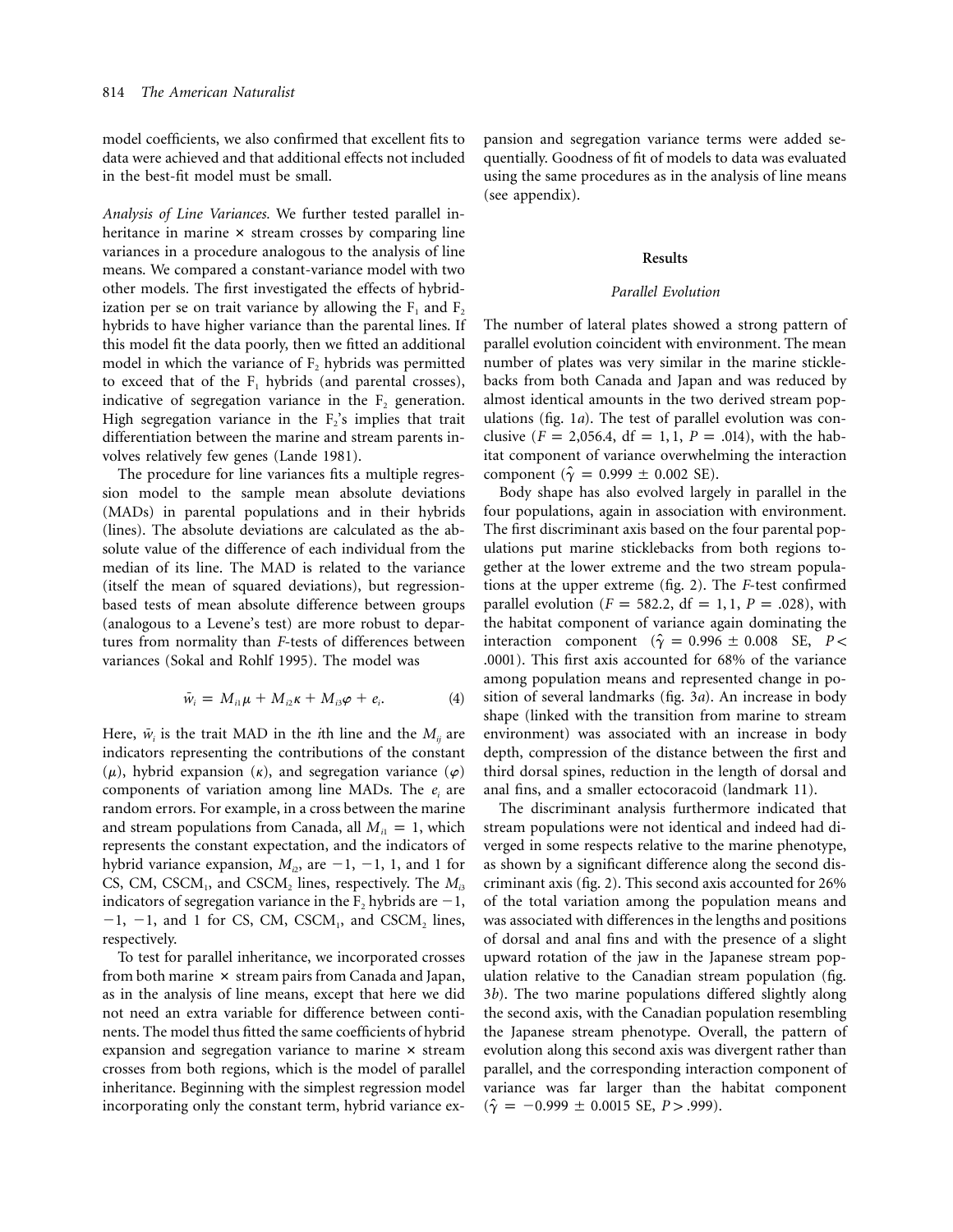

**Figure 1:** Means and standard errors for ln-transformed number of lateral plates in stream and marine sticklebacks and their hybrids. *a*, Crosses between marine and stream sticklebacks within regions. Lines connect parental populations. *b*, Cross between stream sticklebacks from the two regions. Line connects parental populations.

## *Parallel Inheritance*

Lateral plate number closely followed the expectation of parallel inheritance. Differences between marine and stream populations in Japan and Canada showed similar patterns of inheritance—similar additive, dominance, and epistasis components in analysis of line means and similar components of line variances. The  $F_1$  hybrids from both regions resembled the heavily plated marine phenotype more than the stream phenotype, and the  $F<sub>2</sub>$  hybrids fell between the  $F_1$  means and the average of the two parental types (fig. 1*a*). This pattern is indicative of partial dominance, which is similar in the two regions. The additiveplus-dominance model fit the data best (table 1) with no indication of either epistasis or heterogeneity between regions.

Variances of lateral plate number in hybrid lines exceeded those of the parental species (fig. 4). The  $F_1$  hybrids were only slightly more variable than the marine and stream parental lines in both regions, but  $F<sub>2</sub>$  hybrids had a mean absolute deviation roughly five times that of the parental lines. This probably represents segregation variance, implying that lateral plate number differences between marine and stream populations are determined by few genes. A model with hybrid increase and segregation variance components fit the data best (table 2), with little indication of regional differences in the pattern of hybrid variance increase (fig. 4). The overall pattern indicates that a similar number of genes determines differentiation between marine and stream environments in both Canadian and Japanese lineages.

In contrast to lateral plates, inheritance of differences

in body shape (first discriminant axis) between stream and marine populations fit an additive model reasonably well (table 1). Mean body shapes of  $F_1$  and  $F_2$  hybrids were not significantly different from the average shapes of the parental marine and stream populations (fig. 5), and there was little indication of dominance or epistasis. There was no evidence of heterogeneity between regions, suggesting that mean body shape fits the hypothesis of parallel inheritance.

Also in contrast to lateral plates, the marine and stream difference in body shape is almost certainly polygenic. Variances of body shape in hybrid lines were significantly



**Figure 2:** Linear discriminant function scores for the four parental populations based on the partial warps.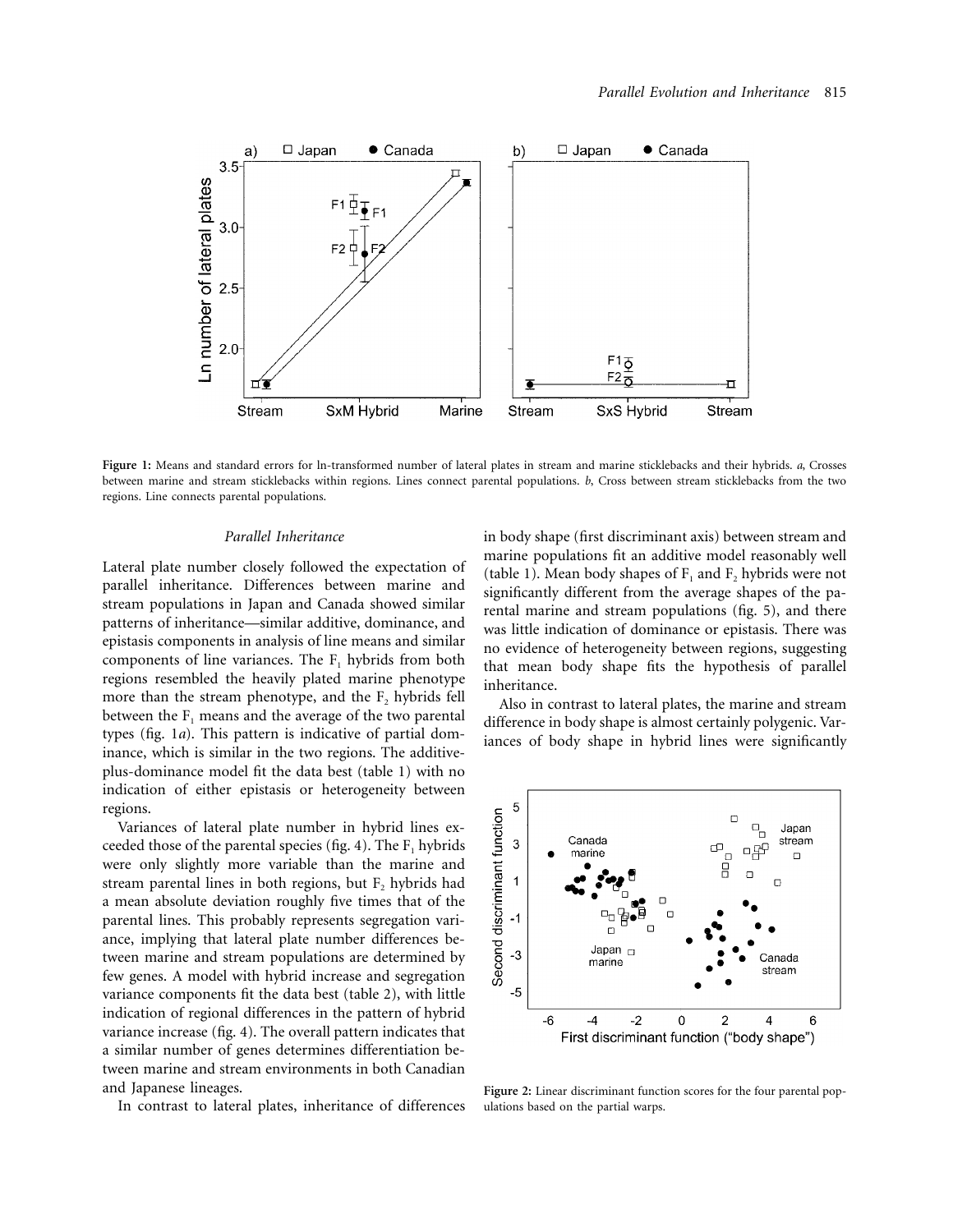

**Figure 3:** Shape changes along the first (*a*) and second (*b*) discriminant functions. Arrows indicate the magnitude and direction of change of each landmark per four standard deviations of the given discriminant function. Arrow direction is from marine to freshwater along the first discriminant function and from Canada stream to Japan stream along the second function (fig. 2). Landmarks are numbered as follows: (*1*) anterior tip of lower lip, (*2*) anterior junction of the first dorsal spine with the dorsal midline (DML), (*3*) anterior junction of second dorsal spine with DML, (*4*) base of the first dorsal fin ray at the DML, (*5*) insertion of the dorsal fin membrane on the DML, (*6*) origin of caudal fin membrane on the DML, (*7* ) caudal border of hypural plate at lateral midline, (*8*) origin of caudal fin membrane on the ventral midline (VML), (*9*) insertion of anal fin membrane on VML, (*10*) base of first anal fin ray on VML, (*11*) anterior border of ectocoracoid on VML, and (*12*) posterior edge of angular.

greater than those of the parental species, but there was no evidence of greater variance in the  $F<sub>2</sub>$  generation than in the  $F_1$  generation (table 2). Absence of segregation variance in  $F<sub>2</sub>$  hybrids implies that many genes probably determine body shape differences between marine and stream phenotypes. The general hybrid increase model fit the data adequately, and there was also little indication of regional differences in the pattern of hybrid variance increase (table 2). Many genes appear to determine shape differentiation between marine and stream environments in both Canadian and Japanese lineages. In this context, it is important to emphasize that "additive" inheritance of shape differences between phenotypes refers to the net effects of all genes distinguishing them, not to behavior of individual genes (Falconer and Mackay 1997).

## *Weak versus Strong Parallel Inheritance*

In the strong form of parallel inheritance, parallel divergence events in independent lineages are determined by allele substitutions at the same loci. In the weak form, we can be certain only that parallel evolution results from allele substitutions that behave similarly in independent lineages but not necessarily at the same loci. At this point we can go no further to distinguish weak versus strong models for body shape. However, the lateral plate number trait presents two features that allow us to test these alternatives using a complementation test: dominance and simple inheritance. To this end, we carried an analysis of line means and line variances on crosses between the two stream populations from Canada and Japan.

Since reduced number of lateral plates is largely recessive in both lineages (fig. 1*a*), we expect the  $F_1$  hybrid between stream populations to revert to the marine phenotype if different genes are involved in differentiation in the two lineages (e.g., Wilkens 1971). Since number of lateral plates is determined by few genes, we furthermore expect to see segregation variance in the  $F<sub>2</sub>$  generation if different genes are involved in lateral plate reduction in freshwater in the two lineages. Neither of these expectations was met. The  $F<sub>1</sub>$  hybrids had about as many lateral plates as did the parental stream fish (fig. 1*b*). The model of equal means could not be rejected at the standard significance level of 0.05 ( $P = .08$ ; table 3). Even if we adopt a more relaxed significance level of 0.10 (leading to rejection of both the equal means and the additive models; table 3), it is clear that the  $F_1$  hybrid increase is slight next to the difference between stream and marine populations (fig. 1*b*). Also, there was no indication of segregation variance in the  $F<sub>2</sub>$ generation: the model of equal mean absolute deviations could not be rejected in the analysis of line variances  $(\chi^2 = 0.48, df = 3, P = .92)$ . These findings suggest that allele substitutions at the same loci are responsible for plate reduction in Canadian and Japanese stream populations.

## **Discussion**

The idea goes back at least to Haldane (1932) that parallel evolution results in part from similarly biased production of genetic variation in close relatives. While the role of genetic bias in evolution is becoming increasingly well understood, its role in parallel phenotypic evolution has received few tests. We evaluated the prediction that influence of shared genetic biases that underlie traits should be detectable by the repeated use of the same genes in independent instances of parallel phenotypic evolution under similar environmental selection pressures. We presented quantitative methods for testing parallel evolution and parallel inheritance. We demonstrated parallel evolution and inheritance in two traits in two lineages of threespine stickleback that have adapted independently to freshwater streams on opposite sides of the Pacific Ocean. Our results represent only the first step in a study of the genetics of parallel phenotypic evolution in sticklebacks. Nevertheless, we have shown how such studies may be useful in testing the genetic hypothesis of parallel evolution, which has received less attention than natural selection.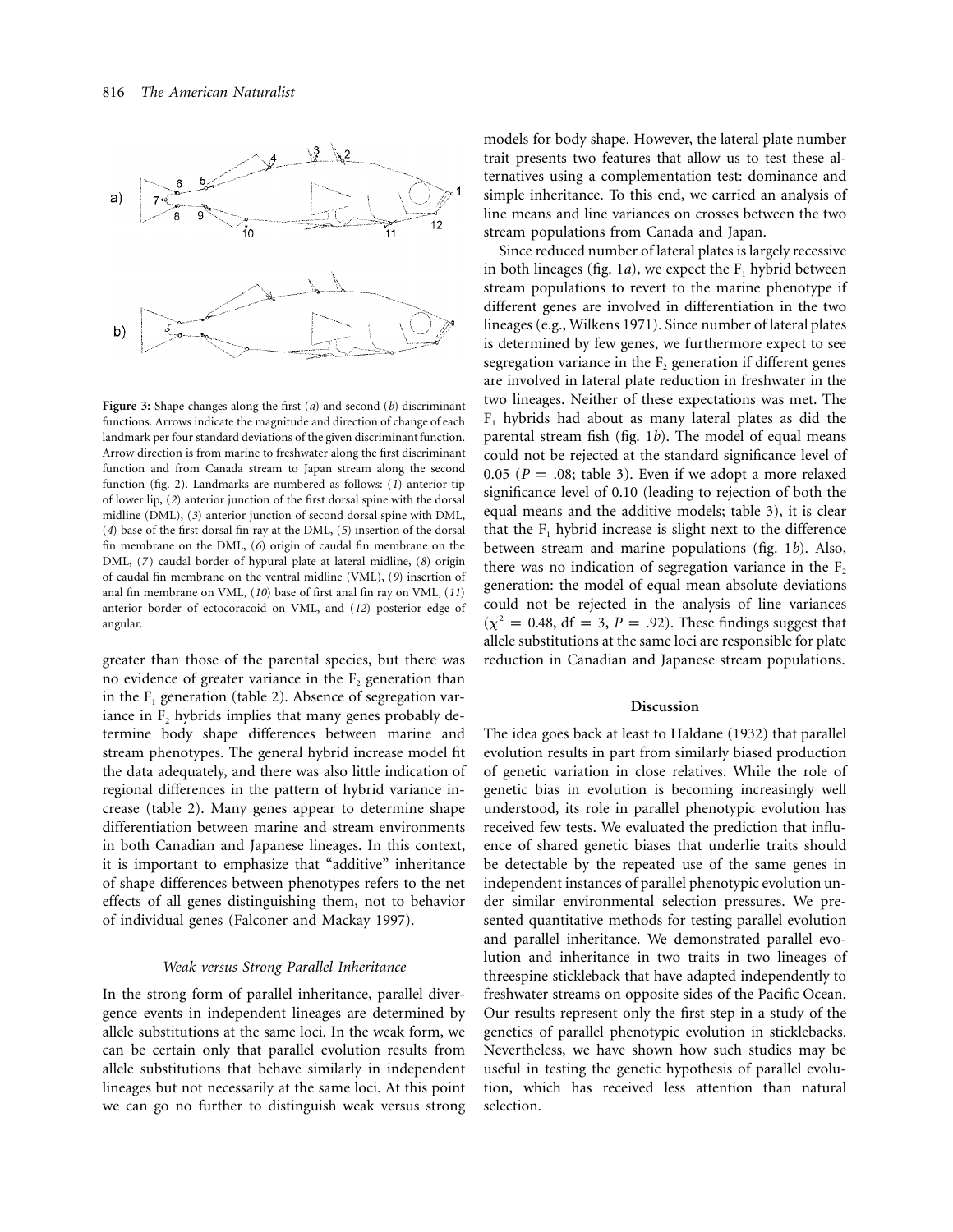|                              | Model                         |            |                           |  |
|------------------------------|-------------------------------|------------|---------------------------|--|
|                              | Equal means<br>within regions | Additive   | $Additive +$<br>dominance |  |
| Degrees of freedom           | h                             | 5          | 4                         |  |
| Ln(number of lateral plates) | $3,837.8***$                  | $125.6***$ | 1.9                       |  |
| Body shape                   | $574.7***$                    | 7.5        | $\cdots$                  |  |

Table 1: Line means analysis of marine  $\times$  stream crosses from the two regions

Note: The  $\chi^2$  statistics measure goodness of fit of line means to alternative genetic models fitted sequentially. A large  $\chi^2$  indicates a poor fit. Underline indicates adequate fit of model to data.  $***$   $P < .0001$ .

Both phenotypic traits—number of bony lateral plates and the major axis of population differentiation in body shape—exhibited parallel inheritance in our two lineages of stream and marine populations. Largely recessive alleles at the same few loci underlie reductions in the number of lateral plates in freshwater in populations from both geographical regions. In contrast, a larger number of genes of relatively small effect are implicated in the major axis of shape change, with additive net effects. The complexity of shape differences and the absence of major genes separating marine from stream populations makes further progress on the genetics of parallel evolution of body shape difficult with the methods applied herein. Possibly a traitby-trait analysis of the components of body shape would be more fruitful than the multidimensional approach attempted here. Not all details of body shape evolved in parallel in freshwater: freshwater populations were divergent in the minor axis of population differentiation.

Our findings of few loci underlying lateral plate number differences are consistent with previous studies of threespine sticklebacks that observed high segregation variance in crosses between high- and low-plated forms (Hagen and Gilbertson 1973; Avise 1976) and with biometric and quantitative trait locus (QTL) studies that detected major loci for population and species differences in lateral plates (Hatfield 1997; Peichel et al. 2001; Colosimo et al. 2004; Cresko et al. 2004). The Colosimo et al. (2004) study found a single major QTL and three minor QTL for lateral plate number differences in a cross between a female from our Japanese marine population and a male benthic stickleback lacking lateral plates. That study also found evidence for the same major QTL in a freshwater population polymorphic for lateral plates. Reduced number of plates in several lake populations in Alaska mapped to the same linkage group as the major locus in the Colosimo et al. study (Cresko et al. 2004). The present study implicates the same genes in independent instances of lateral plate reduction in freshwater stream populations widely separated in space.

Detection of segregation variance and allele substitutions at apparently identical loci allows us to pool the data from the two geographic regions to obtain a coarse estimate of the minimum effective number of loci (Lande 1981) underlying plate reduction in freshwater. Following the approach employed by Hatfield (1997; see appendix for methods), we obtained a point estimate of 1.2 genes and a 95% confidence interval of (1.0–2.4) genes. This result is consistent with the involvement of a major locus.

The strength of support for the genetic hypothesis of parallel evolution, based on our results for lateral plate number, now depends on two conditions, neither of which can be firmly established without further data. First, the test requires that transitions at the same locus in different lineages are independent rather than merely ancestral. This criterion is assured if the alleles at the same locus have a different origin in each derived population, which can only be confirmed by gene sequencing. The situation is more



**Figure 4:** Mean absolute deviations of ln-transformed number of lateral plates in stream and marine sticklebacks and their hybrids  $(\pm 1 \text{ SE}).$ Lines connect parental populations.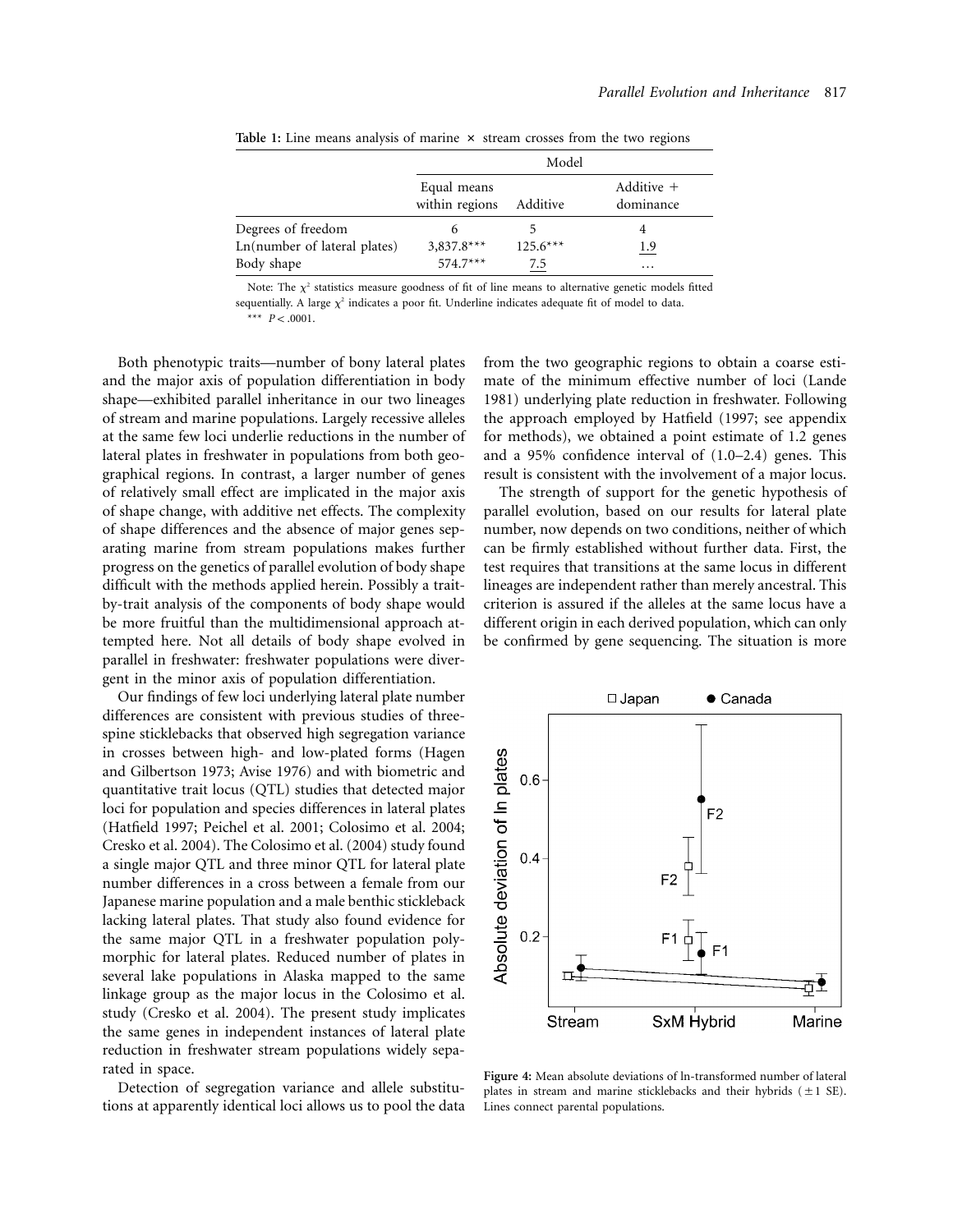|                              | Model                             |                 |                      |  |  |
|------------------------------|-----------------------------------|-----------------|----------------------|--|--|
|                              | Equal variances<br>within regions | Hybrid increase | Segregation variance |  |  |
| Degrees of freedom           |                                   |                 |                      |  |  |
| Ln(number of lateral plates) | $27.7***$                         | $12.5*$         | 4.0                  |  |  |
| Body shape                   | $13.4^{(*)}$                      | <u>9.1</u>      | $\cdots$             |  |  |

Table 2: Line variance analysis of marine  $\times$  stream crosses from the two regions

Note: The  $\chi^2$  statistics measure goodness of fit of line mean absolute deviations to alternative genetic models fitted sequentially. A large  $\chi^2$  indicates a poor fit. Underline indicates adequate fit of model to data.  $(P<.10$ .

 $*$   $P < .05$ .

\*\*\*  $P < .0001$ .

ambiguous when the same allele has gone to fixation in each derived population. It is conceivable but perhaps unlikely that the same nucleotide substitutions have arisen independently more than once (e.g., Wichman et al. 1999). More likely is that the allele was already present in the ancestral population or that it arose by mutation in one population and spread via gene flow to others (e.g., Reid et al. 2000; Daborn et al. 2002). In either case a lack of replication would prevent a test of the hypothesis of genetic bias. However, fixation of the same allele in widely geographically separated populations still begs the interesting questions of how the allele was maintained in the ancestral population across such scales and why standing variation at other loci in the common ancestor and new mutations arising since divergence have not contributed.

The second condition is that the given gene is just one of many involved in the development of the trait, such that mutations in any of these genes would also cause a change in phenotype. This assumption seems probable for a relatively late-developing trait such as the lateral plate, an organ that develops from well-differentiated dermal mesenchyme overlaid by an organized substratum of epithelium with which it may interact (Sire and Huysseune 2003). The larger the number of genes involved, the more surprising is the observation that parallel phenotypic evolution has involved the same underlying gene independently more than once.

Assuming that the above conditions are met, is genetic bias the only explanation for repeated use of the same loci underlying independent instances of parallel phenotypic evolution? As with most empirical studies of genetic constraints on adaptive phenotypic evolution, it is difficult to rule out alternative adaptive explanations for parallel inheritance. Perhaps repeated involvement of the same few loci results because mutations at these loci yield a greater phenotypic response than mutations at other loci such that they invariably experience stronger positive selection in the new environment. Or perhaps transitions at the given loci may yield greater benefits via their pleiotropic effects than transitions at other loci, again leading to disproportionately strong positive selection. Distinguishing these explanations from a hypothesis of genetic bias will require more information on the phenotypic consequences of changes at alternative loci and the mechanisms of selection acting on those changes. Nevertheless, it is difficult to avoid the conclusion that repeated use of the same loci indicates a limited number of genetic degrees of freedom underlying phenotypic evolution even if the mechanisms are still obscure (Hodin 2000).

A growing number of studies is investigating the genetic basis of parallel phenotypic evolution in nature. Shapiro et al. (2004) found that reduction of the pelvic girdle in



**Figure 5:** Means and standard errors for body shape (first discriminant function) in stream and marine sticklebacks and their hybrids. Crosses were between marine and stream sticklebacks within regions. Lines connect parental populations.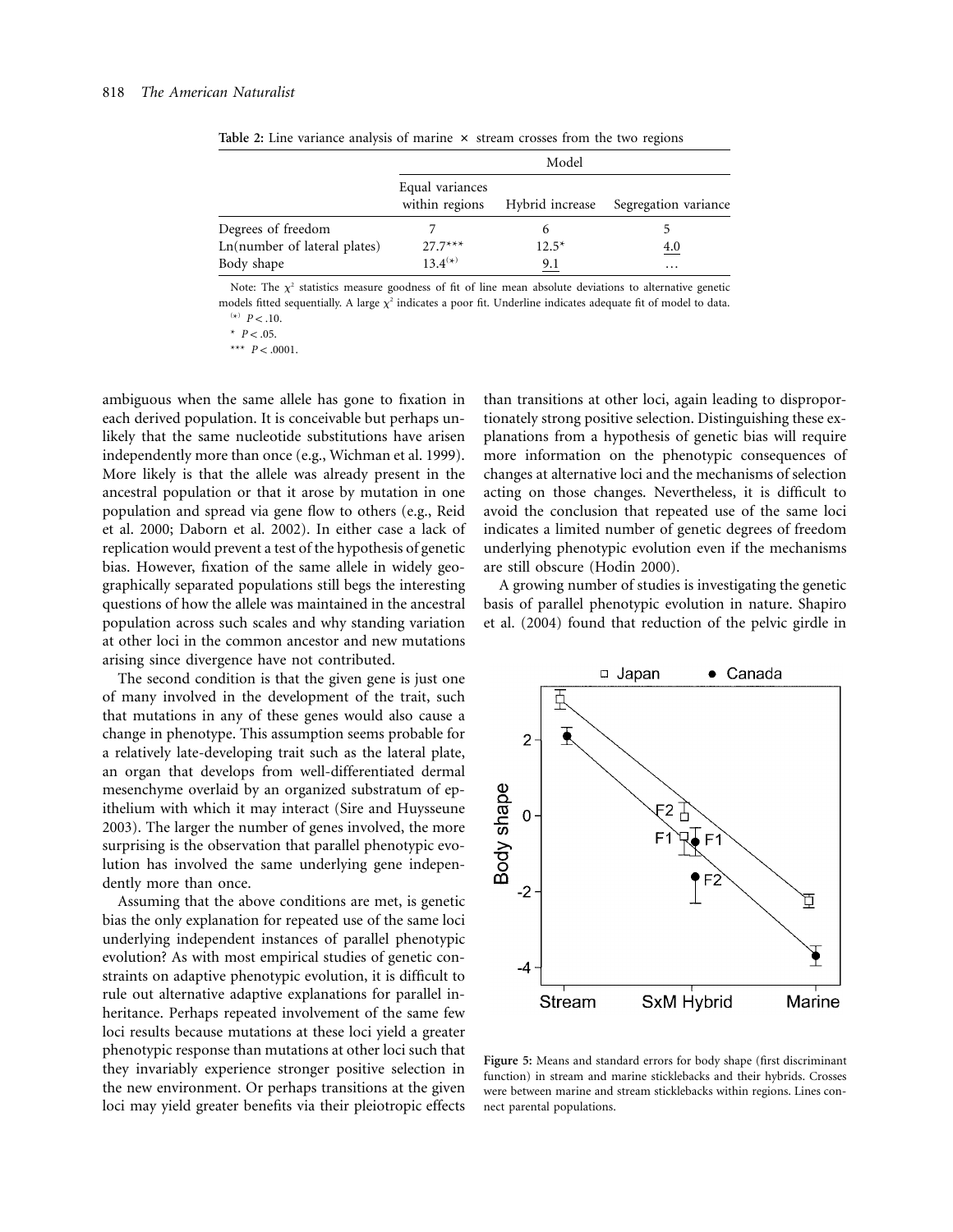|                              | Model       |          |                           |  |
|------------------------------|-------------|----------|---------------------------|--|
|                              | Equal means | Additive | $Additive +$<br>dominance |  |
| Degrees of freedom           |             |          |                           |  |
| Ln(number of lateral plates) | $6.8^{(*)}$ | $6.8*$   | 1.5                       |  |
| Body shape                   | $12.8**$    | 4.2      | $\cdots$                  |  |

**Table 3:** Line means analysis of crosses between stream populations from the two regions

Note: The  $\chi^2$  statistics measuring goodness of fit of line means to alternative genetic models fitted sequentially. A large  $\chi^2$  indicates a poor fit. Underline indicates adequate fit of model to data.

 $(P<.10$ .  $*$   $P < .05$ .

\*\*  $P < .01$ .

two lake populations of threespine stickleback, one in Iceland and one in British Columbia, is caused by changes to the same gene, *Pitx1*. Sucena et al. (2003) found that independent loss of larval trichomes in different *Drosophila* species map to the same major locus (*shavenbaby*). Gompel and Carroll (2003) found that abdominal pigment pattern in multiple *Drosophila* species usually correlated with expression of the *bab2* locus. In neither case is the adaptive significance of parallel phenotypic transitions known. In contrast, Nachman et al. (2003) found that different loci were responsible for adaptive melanism in different populations of rock pocket mice, *Chaetodipus intermedius*. Wittkopp et al. (2003) similarly found that the genes underlying differentiation of pigmentation between the sister species *Drosophila americana* and *Drosophila novamexicana* were not the same as those responsible for similar pigmentation differences in other *Drosophila* species (not all of them closely related to the pair of interest). While not a genetic study, Huey et al. (2000) found that superficially similar parallel changes in wing length in *Drosophila subobscura* involved different wing elements each time, suggesting that different genes were responsible. A classic example of multiple mutations involves repeated eye loss in *Astynax* cave fish, a partly recessive trait. Crosses between independently derived cave populations partially restored the eyed phenotype, indicating that at least some of the genes underlying eye loss are different in different populations (Wilkens 1971; Wilkens and Strecker 2003).

Most other genetic studies of parallel phenotypic evolution involve selection in natural populations in response to human alterations of environment (ffrench-Constant 1994; Schat et al. 1996; Reid et al. 2000; Daborn et al. 2002) or studies of experimental evolution in novel laboratory environments (Cooper et al. 2001, 2003). In contrast to the diversity of outcomes seen in cases of parallel evolution in nature, most examples of parallel evolution in human-modified environments seem to involve the same genes. Identical major gene loci appear to be involved in heavy metal tolerance of *Silene vulgaris* in Ireland and Germany (Schat et al. 1996). A number of cases of parallel evolution of insecticide resistance involve the same resistance allele that may have spread among populations by gene flow (e.g., Raymond et al. 1991; ffrench-Constant 1994; Daborn et al. 2002). Several mobile virulence factors appear to have transferred between separate strains of *E. coli* (Reid et al. 2000). Loss of ability to catabolize D-ribose in replicate experimental populations of *E. coli* involved the independent loss of function of the *Rbs* gene in all of 12 lines established from a common starting clone (Cooper et al. 2001).

However, different genes are also found in genetic studies of parallel evolution in natural populations responding to human alterations of environment and of parallel evolution in laboratory environments. The case of parallel evolution of gene expression levels in experimental populations of *E. coli* is especially illuminating (Cooper et al. 2003). Expression of a large suite of genes was found to differ in virtually identical ways from the common ancestral clone in both of two lines of *E. coli* propagated for 20,000 generations in a novel environment. In one line the majority of changes were wrought by a single mutation in the *spoT* regulatory gene. Remarkably, a mutation in a different regulatory gene caused the same expression changes in the second line. Because the independent lineages began from a single clone, parallel evolution involved the fixation of new genetic variation rather than standing variation. Investigation of 10 other clones revealed that eight of 12 lineages experienced independent fixation of new mutations in *spoT*, although parallel evolution of expression profiles has not been confirmed in the additional 10 clones.

Finally, there are known instances of experimental populations undergoing genetic changes at the same loci, but parallel phenotypic evolution itself was not measured (Bull et al. 1997; Crill et al. 2000). However, Wichman et al. (1999) found partial parallel evolution at the genetic level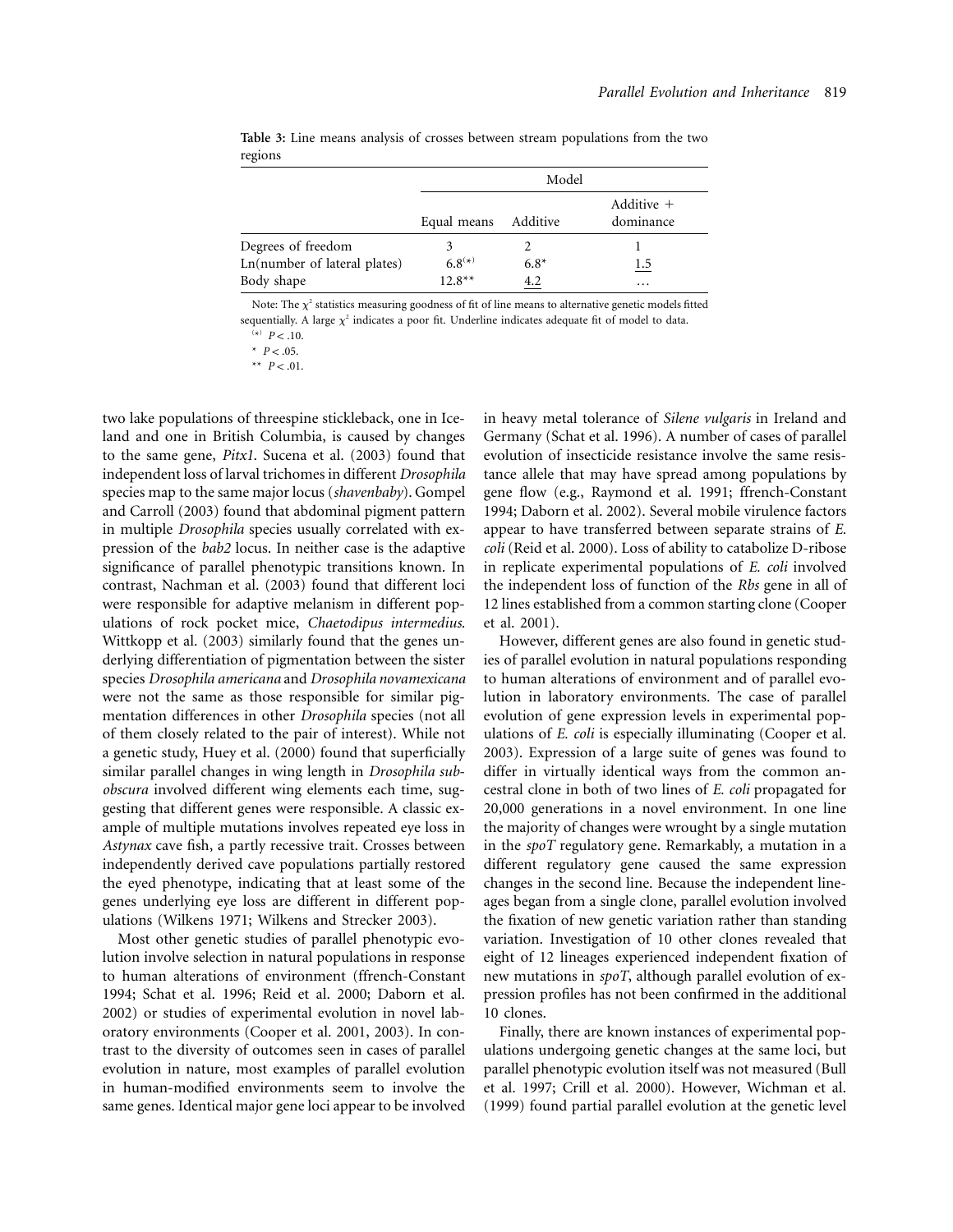in two experimental lines of phage adapting to a novel host environment.

In summary, the importance of parallel phenotypic evolution to studies of natural selection is well understood, but its importance to studies of genetic biases in the evolutionary process has not been widely investigated. Distinguishing genetic bias from selection would provide useful insights into the role of genetic factors on parallel evolution. Indeed, parallel phenotypic evolution might be a natural experiment for addressing the wider role of genetic constraint and selection in adaptive evolution.

## **Acknowledgments**

This article benefited from discussions and comments from A. Agrawal, M. Bell, D. Kingsley, T. Price, H. Rundle, T. Vines, M. Whitlock, and an anonymous reviewer. Thanks to S. Mori for help collecting and transporting fish. This work was funded in part by a National Science Foundation grant (9981638) and a Putnam Expedition Grant to J.S.M., by a Harvard College research grant to M.N., and by a grant from the Natural Sciences and Engineering Research Council of Canada to D.S.

## **Literature Cited**

- Alberch, P. 1983. Morphological variation in the Neotropical salamander genus *Bolitoglossa*. Evolution 37: 906–919.
- Avise, J. C. 1976. Genetics of plate morphology in an unusual population of threespine sticklebacks (*Gasterosteus aculeatus*). Genetical Research 27:33–46.
- Bell, M. A. 1974. Reduction and loss of the pelvic girdle in *Gasterosteus* (Pisces): a case of parallel evolution. Natural History Museum of Los Angeles County Contributions in Science 257:1–36.
	- ———. 1976. Evolution of phenotypic diversity in *Gasterosteus aculeatus* superspecies on the Pacific coast of North America. Systematic Zoologica 25:211–227.
- Bell, M. A., and S. A. Foster. 1994. Introduction to the biology of the threespine stickleback. Pages 1–27, 472– 486 *in* M. A. Bell and S. A. Foster, eds. The evolutionary biology of the threespine stickleback. Oxford University Press, New York.
- Bookstein, F. L. 1990. Introduction to methods for landmark data. Pages 215–225 *in* F. J. Rohlf and F. L. Bookstein, eds. Proceedings of the Michigan morphometrics workshop. Special publication no. 2, III, Section C. University of Michigan Museum of Zoology, Ann Arbor.
- Bull, J. J., M. R. Badgett, H. A. Wichman, J. P. Huelsenbeck, D. M. Hillis, A. Gulati, C. Ho, and I. J. Molineux. 1997. Exceptional convergent evolution in a virus. Genetics 147:1497–1507.
- Colosimo, P. F., C. L. Peichel, K. Nereng, B. K. Blackman,

M. D. Shapiro, D. Schluter, and D. M. Kingsley. 2004. The genetic architecture of parallel armor plate reduction in threespine sticklebacks. PLoS Biology (in press).

- Cooper, T. F., D. E. Rozen, and R. E. Lenski. 2003. Parallel changes in gene expression after 20,000 generations of evolution in *Escherichia coli.* Proceedings of the National Academy of Sciences of the USA 100:1072–1077.
- Cooper, V. S., D. Schneider, M. Blot, and R. E. Lenski. 2001. Mechanisms causing rapid and parallel losses of ribose catabolism in evolving populations of *Escherichia coli* B. Journal of Bacteriology 183:2834–2841.
- Cresko, W. A., A. Amores, C. Wilson, J. Murphy, M. Currey, P. Phillips, M. A. Bell, C. B. Kimmel, and J. H. Postlethwait. 2004. Parallel genetic basis for repeated evolution of armor loss in Alaskan threespine stickleback populations. Proceedings of the National Academy of Sciences of the USA 101:6050–6055.
- Crill, W. D., H. A. Wichman, and J. J. Bull. 2000. Evolutionary reversals during viral adaptation to alternating hosts. Genetics 154:27–37.
- Daborn, P. J., J. L. Yen, M. R. Bogwitz, G. Le Goff, E. Feil, S. Jeffers, N. Tijet, et al. 2002. A single P450 allele associated with insecticide resistance in *Drosophila*. Science 297:2253–2256.
- Falconer, D. S., and T. F. C. Mackay. 1997. Introduction to quantitative genetics. 4th ed. Longman, Essex.
- ffrench-Constant, R. H. 1994. The molecular and population genetics of cyclodiene insecticide resistance. Insect Biochemistry and Molecular Biology 24:335–345.
- Futuyma, D. J. 1986. Evolutionary biology. 2d ed. Sinauer, Sunderland, Mass.
- Futuyma, D. J., M. C. Keese, and D. J. Funk. 1995. Genetic constraints on macroevolution: the evolution of host affiliation in the leaf beetle genus *Ophraella*. Evolution 49:797–809.
- Gompel, N., and S. B. Carroll. 2003. Genetic mechanisms and constraints governing the evolution of correlated traits in drosophilid flies. Nature 424:931–935.
- Hagen, D. W., and L. G. Gilbertson. 1973. The genetics of plate morphs in freshwater threespine sticklebacks. Heredity 31:75–84.
- Haldane, J. B. S. 1932. The causes of evolution. Longman, London.
- Harvey, P. H., and M. D. Pagel. 1991. The comparative method in evolutionary biology. Oxford University Press, Oxford.
- Hatfield, T. 1997. Genetic divergence in adaptive characters between sympatric species of stickleback. American Naturalist 149:1009–1029.
- Hodin, J. 2000. Plasticity and constraints in development and evolution. Journal of Experimental Zoology (Molecular Development and Evolution) 288:1–20.
- Huey, R. B., G. W. Gilchrist, M. L. Carlson, D. Berrigan,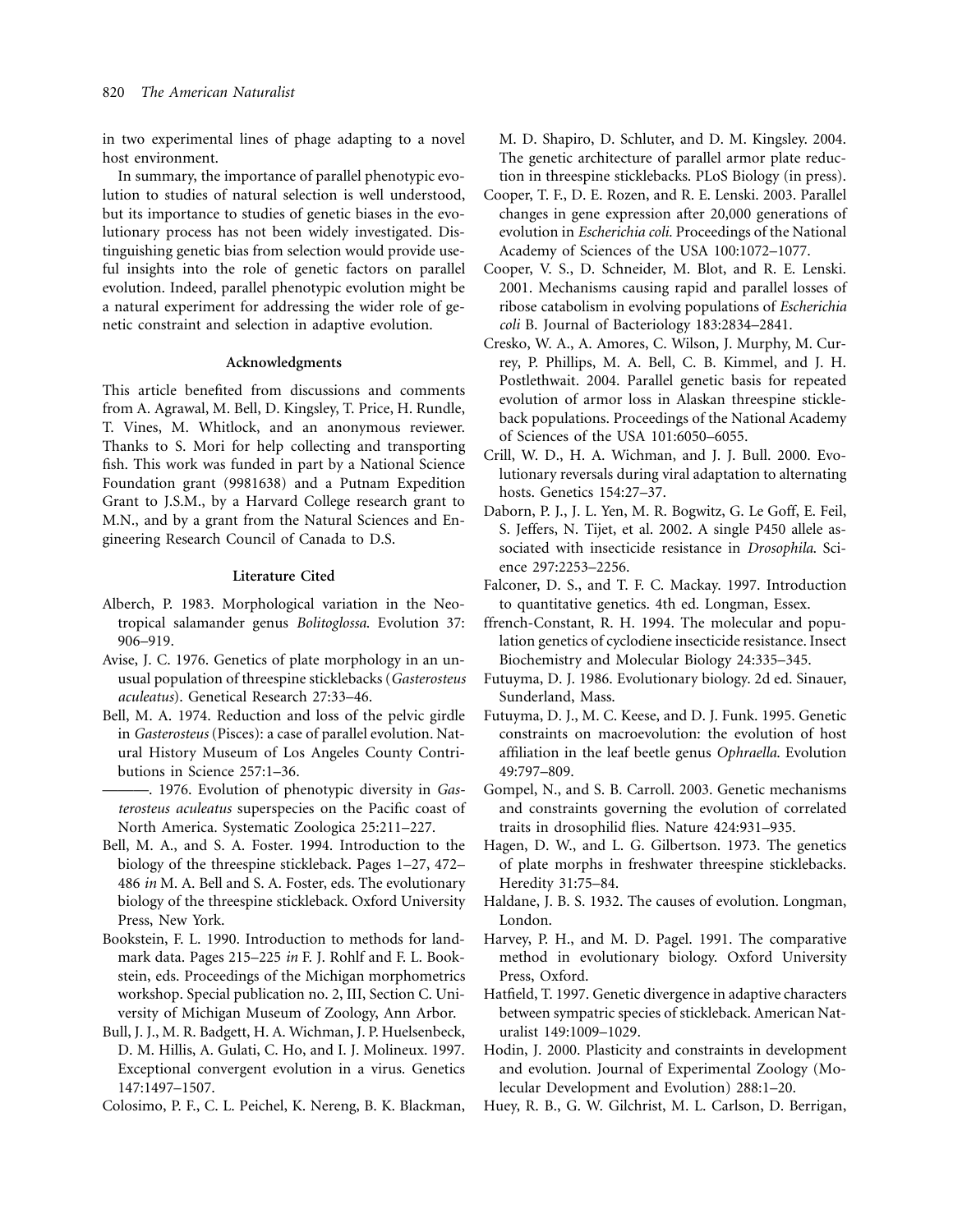and L. Serra. 2000. Rapid evolution of a geographic cline in size in an introduced fly. Science 287:308–309.

- Insightful. 2002. S-Plus 6.0 for Windows. Professional ed., release 1. Insightful, Seattle.
- Jones, R., D. C. Culver, and T. C. Kane. 1992. Are parallel morphologies of cave organisms the result of similar selection pressures? Evolution 46:353–365.
- Kassen, R., D. Schluter, and J. D. McPhail. 1995. Evolutionary history of threespine sticklebacks (*Gasterosteus* spp.) in British Columbia: insights from a physiological clock. Canadian Journal of Zoology 73:2154–2158.
- Lande, R. 1981. The minimum number of genes contributing to quantitative variation between and within populations. Genetics 99:541–553.
- Losos, J. B., T. R. Jackman, A. Larson, K. de Queiroz, and L. Rodríguez-Schettino. 1998. Historical contingency and determinism in replicated adaptive radiations of island lizards. Science 279:2115–2118.
- Lynch, M., and J. B. Walsh. 1997. Quantitative genetics. Sinauer, Sunderland, Mass.
- Maynard Smith, J., R. Burian, S. Kauffman, P. Alberch, J. Campbell, B. Goodwin, R. Lande, D. Raup, and L. Wolpert. 1985. Developmental constraints and evolution. Quarterly Review of Biology 60:265–287.
- McPhail, J. D., and C. C. Lindsey. 1970. Freshwater fishes of northwestern Canada and Alaska. Bulletin of the Fisheries Research Board of Canada 173:1–381.
- Nachman, M. W., H. E. Hoekstra, and S. L. D'Agostino. 2003. The genetic basis of adaptive melanism in pocket mice. Proceedings of the National Academy of Sciences of the USA 100:5268–5273.
- O'Reilly, P., T. E. Reimchen, R. Beech, and C. Strobeck. 1993. Mitochondrial DNA in *Gasterosteus* and Pleistocene glacial refugium on the Queen Charlotte Islands, British Columbia. Evolution 47:678–684.
- Ortí, G., M. A. Bell, T. E. Reimchen, and A. Meyer. 1994. Global survey of mitochondrial DNA sequences in the threespine stickleback: evidence for recent migrations. Evolution 49:608–622.
- Peichel, C. L., K. S. Nereng, K. A. Ohgi, B. L. E. Cole, P. F. Colosimo, C. A. Buerkle, D. Schluter, and D. M. Kingsley. 2001. The genetic architecture of divergence between threespine stickleback species. Nature 414:901– 905.
- Pigeon, D., A. Chouinard, and L. Bernatchez. 1997. Multiple modes of speciation involved in the parallel evolution of sympatric morphotypes of lake whitefish (*Coregonus clupeaformis*, Salmonidae). Evolution 51:196– 205.
- Raff, R. A. 1996. The shape of life: genes, development, and the evolution of animal form. University of Chicago Press, Chicago.
- Rajakaruna, N., M. Y. Siddiqi, J. Whitton, B. A. Buhm,

and A. D. M. Glass. 2003. Differential responses to  $\text{Na}^+$ /  $K^+$  and  $Ca^{2+}/Mg^{2+}$  in two edaphic races of the *Lasthenia californica* (Asteraceae) complex: a case for parallel evolution of physiological traits. New Phytologist 157:93– 103.

- Rausher, M. D., R. E. Miller, and P. Tiffin. 1999. Patterns of evolutionary rate variation among genes of the anthocyanin biosynthetic pathway. Molecular Biology and Evolution 16:266–274.
- Raymond, M., A. Callaghan, P. Fort, and N. Pasteur. 1991. Worldwide migration of amplified insecticide resistance genes in mosquitoes. Nature 350:151–153.
- Reid, S. D., C. J. Herbelin, A. C. Bumbaugh, R. K. Selander, and T. S. Whittam. 2000. Parallel evolution of virulence in pathogenic *Escherichia coli*. Nature 406:64–67.
- Reznick, D. N., F. H. Rodd, and M. Cardenas. 1996. Lifehistory evolution in guppies (*Poecilia reticulata*: Poeciliidae). IV. Parallelism in life-history phenotypes. American Naturalist 147:319–338.
- Richmond, J. Q., and T. W. Reeder. 2002. Evidence for parallel ecological speciation in scincid lizards of the *Eumeces skiltonianus* species group (Squamata: Scincidae). Evolution 56:1498–1513.
- Rohlf, F. J. 2003. Relative warps, version 1.31. Software distributed by author at http://life.bio.sunysb.edu/ morph/index.html.
- Rundle, H. D., L. Nagel, J. W. Boughman, and D. Schluter. 2001. Natural selection and parallel speciation in sympatric sticklebacks. Science 287:306–308.
- Schat, H., R. Vooijs, and E. Kuiper. 1996. Identical major gene loci for heavy metal tolerances that have independently evolved in different local populations and subspecies of *Silene vulgaris*. Evolution 50:1888–1895.
- Schluter, D. 1996. Adaptive radiation along genetic lines of least resistance. Evolution 50:1766–1774.
- ———. 2000. The ecology of adaptive radiation. Oxford University Press, Oxford.
- Schluter, D., and L. M. Nagel. 1995. Parallel speciation by natural selection. American Naturalist 146:292–301.
- Scion. 1998. Scion Image. Scion, Frederick, Md. http:// www.scioncorp.com.
- Shapiro, M. D., M. E. Marks, C. L. Peichel, B. K. Blackman, K. S. Nereng, B. Jónsson, D. Schluter, and D. M. Kingsley. 2004. Genetic and developmental basis of evolutionary pelvic reduction in threespine sticklebacks. Nature 428:717–723.
- Shubin, N., D. B. Wake, and A. J. Crawford. 1995. Morphological variation in the limbs of *Taricha granulosa* (Caudata: Salamandridae): evolutionary and phylogenetic implications. Evolution 49:874–884.
- Simpson, G. G. 1953. The major features of evolution. Columbia University Press, New York.
- Sire, J.-Y., and A. Huysseune. 2003. Formation of dermal